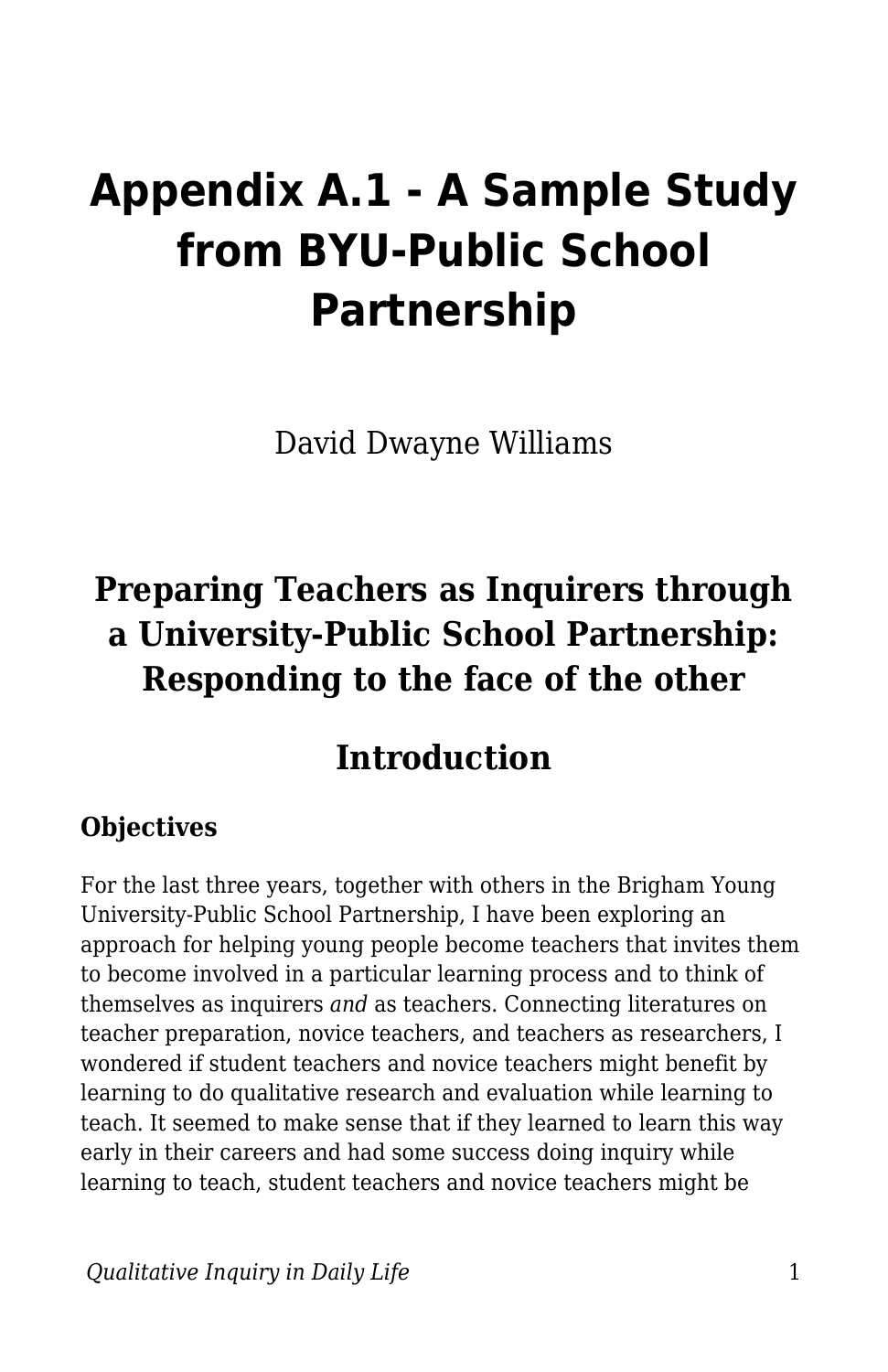more inclined to continue to be learners throughout their teaching careers. This approach might even alleviate some of the problems of burnout that plague many teachers and might help them inspire their own students to be life long learners as well. It also seemed possible that cooperating teachers and supervising university teachers might learn to serve *their*students better by participating with them as inquirers too.

This study was designed to examine the experiences of several Partnership participants involved in an inquiry based teacher preparation program to explore how well the notion works and what benefits might accrue in practice. This paper briefly summarizes one key lesson I learned during an exploration of these ideas and relates this experience to the work of the post-modernist philosopher, Emmanuel Levinas. Briefly stated, the lesson is: when teachers, student teachers, and teacher educators see themselves as learners, evaluators, and/or researchers and spend some of their energy trying to understand their students and their perspectives, they become less attached to pedagogical techniques and move quickly to a responsive and reflective way of teaching that is more commonly associated with master teachers. Because they know their students better, they tailor learning experiences for them that are more appropriate than generic curriculum could be.

#### **Perspective**

The literature on teacher preparation concludes that one of the most important parts of that educational process is the student teaching or field experience. However, the pedagogical practices of student teaching continue to be criticized as being less helpful than they could be (Lanier & Little, 1986). Guyton and McIntyre (1990, pg. 518) confirm this literature in an extensive review and call for research on critical questions about the field experience such as the following: "What strategies can be implemented to encourage student teachers to be students of teaching and reflective about their behavior and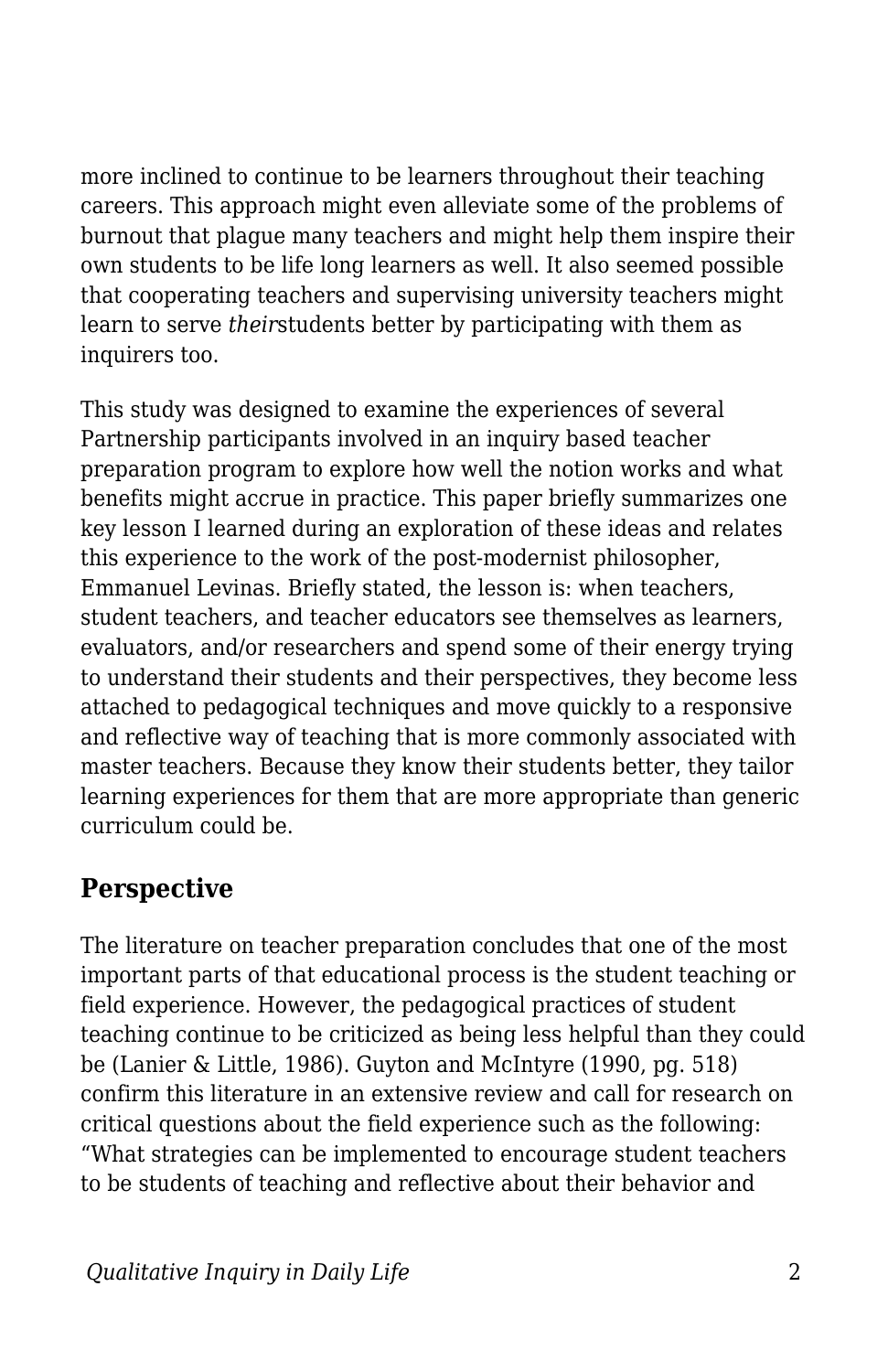surroundings?" They urge the use of naturalistic inquiry to study the student teaching experience from the perspectives of the participants.

The literature on *novice teachers* likewise concludes that the first few years of teaching constitute one of the most crucial stages in the development of teachers (Bion, 1991). During this time, teachers are more vulnerable (Hoffman, et. al., 1986), unsure of their competence (Johnston & Ryan, 1980), and introspective (Pajak & Blase, 1982) than they are likely to be in later years of their professional lives. The questions raised by Guyton and McIntyre seem appropriate for this stage in teacher development as well.

Authors of a third body of literature have encouraged *experienced teachers* to be more thoughtful and reflective about their work by conducting qualitative research as a natural extension of the inquiries they make already in their classrooms and with their students (e.g., Fosnot, 1989; Goswami & Stillman, 1987; and Hitchcock and Hughes, 1989). Goswami and Stillman (preface) note that several exciting results accrue when teachers "conduct research as a regular part of their roles as teachers." For example, they find that teacherresearchers:

- 1. become theorists regarding their own practice, testing their assumptions against their practices;
- 2. perceive themselves differently, forming networks and becoming more active professionally;
- 3. provide invaluable insights into the learning process to the profession and to other researchers because of their insider perspectives; and
- 4. critically read and use current research from others, being less vulnerable to fads.

These literatures call for the use of research by the participants to enhance the learning experiences of student teachers, novice teachers, and teachers in general. Qualitative research was suggested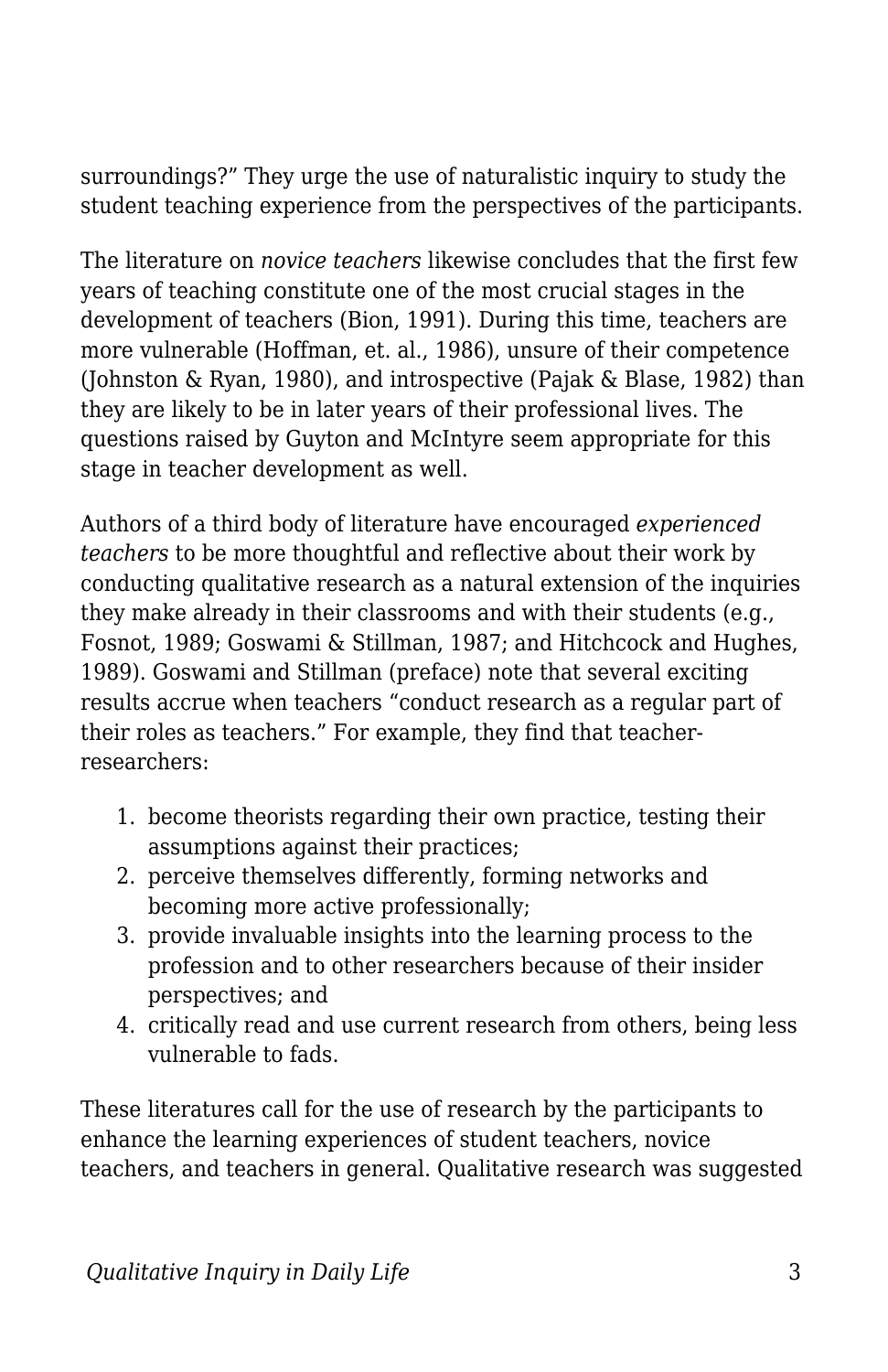by some as the most natural for practicing educators to learn and practice. It seemed to me that preservice, inservice, and teacher educator teachers could learn to build on their existing learning and monitoring skills to become insightful teacher-researchers/evaluators.

## **Methods**

#### **Procedures**

This study grew out of a naturalistic investigation I have been conducting with cooperating teachers, administrators, high school students, and teaching candidates in a moderately large high school since January 1989. This school has been a "Partner School" in the Brigham Young University-Public School Partnership which was initiated by representatives of five school districts and the College of Education in 1985 with help from John Goodlad and his associates. The Partnership was formed to encourage cooperative inquiry such as this, as well as joint development of curriculum, and collaborative preparation of educators. This study addresses all three of these Partnership goals. As a university supervisor, I have worked with the teachers and administrators at this Partner School to involve several groups of student teachers during their pre-service courses and field experience in this study and have continued working with them as they have taken teaching positions. They agreed to keep field notes to share with me and with each other during the study. As part of the study, I have taught the student teachers and their cooperating teachers naturalistic inquiry skills while their cooperating teachers taught them how to teach. All our work has been in the field.

The procedures we used were typical of qualitative studies with ongoing interpretive analysis. We observed and interviewed each other (the student teachers', their cooperating teachers, some administrators, and the associated high school students). We also analyzed documents produced by the teachers and students, such as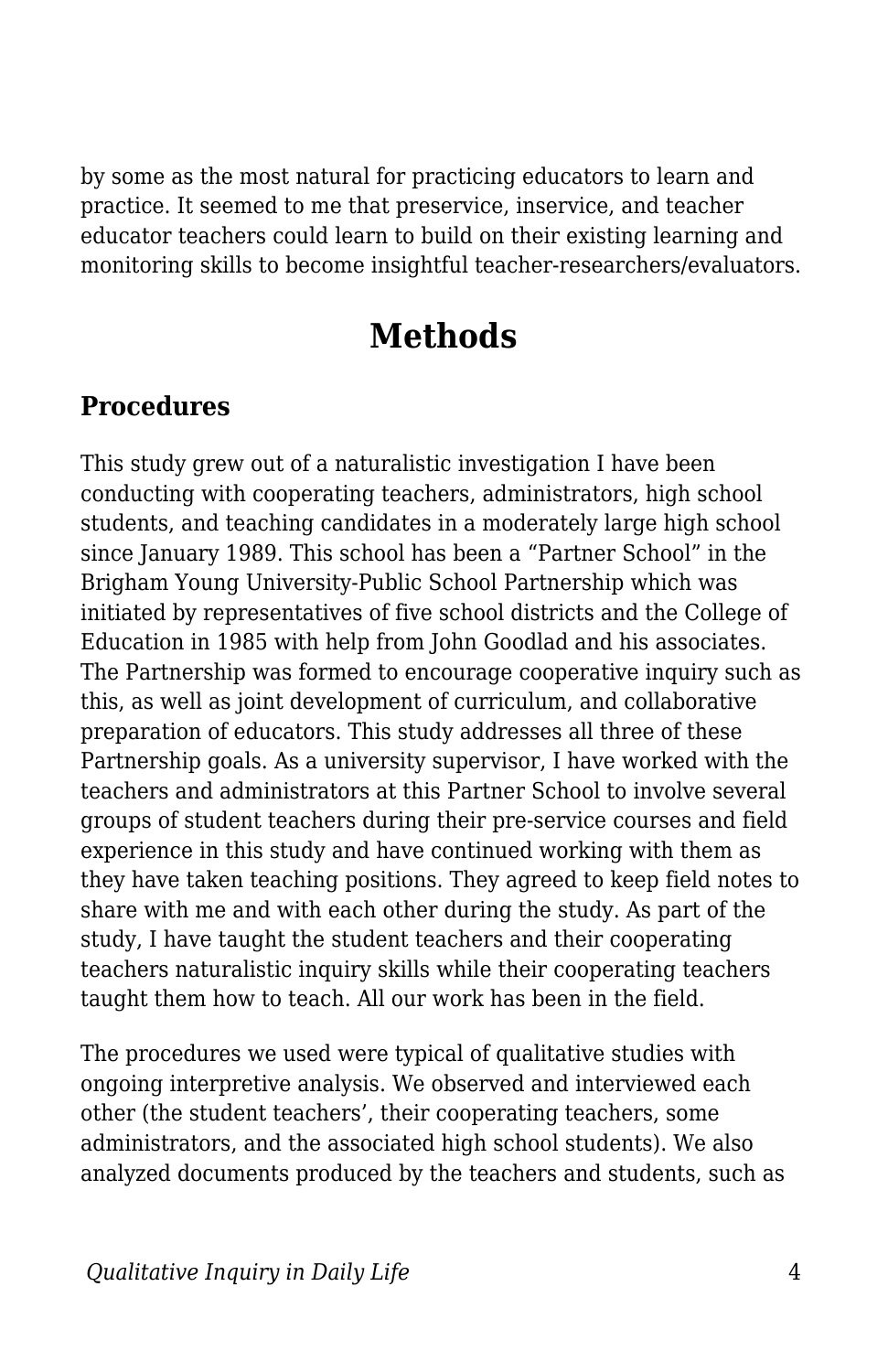curriculum files and student work.

Analyses of our field notes were conducted both individually and jointly by all participants, throughout the course of the study. Field notes containing observations, interview transcripts, document analyses, audit trail indices, analyses made during experiences as well as more systematic analyses made away from the school were maintained by all participants and shared with one another in weekly meetings throughout the project. Less frequent meetings and correspondence were maintained by me as the university representative with participants after they took regular teaching positions in this and other schools.

Criteria outlined in Lincoln and Guba (1985) and by Williams (1986) were followed to enhance the credibility and utility of the inquiry. Response to these criteria included such precautions as prolonged engagement, persistent observation, triangulation, peer debriefing, member checking, thick description, and maintenance of an audit trail.

#### **Overview of the Participants' Roles and Experiences**

Several aspects of these student teachers', novice teachers', cooperating teachers', and teacher educators' roles and experiences were unique as compared to the typical experiences of participants in teacher preparation programs and public schools:

1. The student teachers were involved for the whole school year, spending all day each school day in the school. Most student teachers begin after the school year is underway and leave before it is finished. This schedule gave these "apprentices" time to see the full range of experiences students have in school, just as good naturalistic inquirers hope to do in *their* studies. This full range of experience provided the student teachers a chance to develop richer relationships with the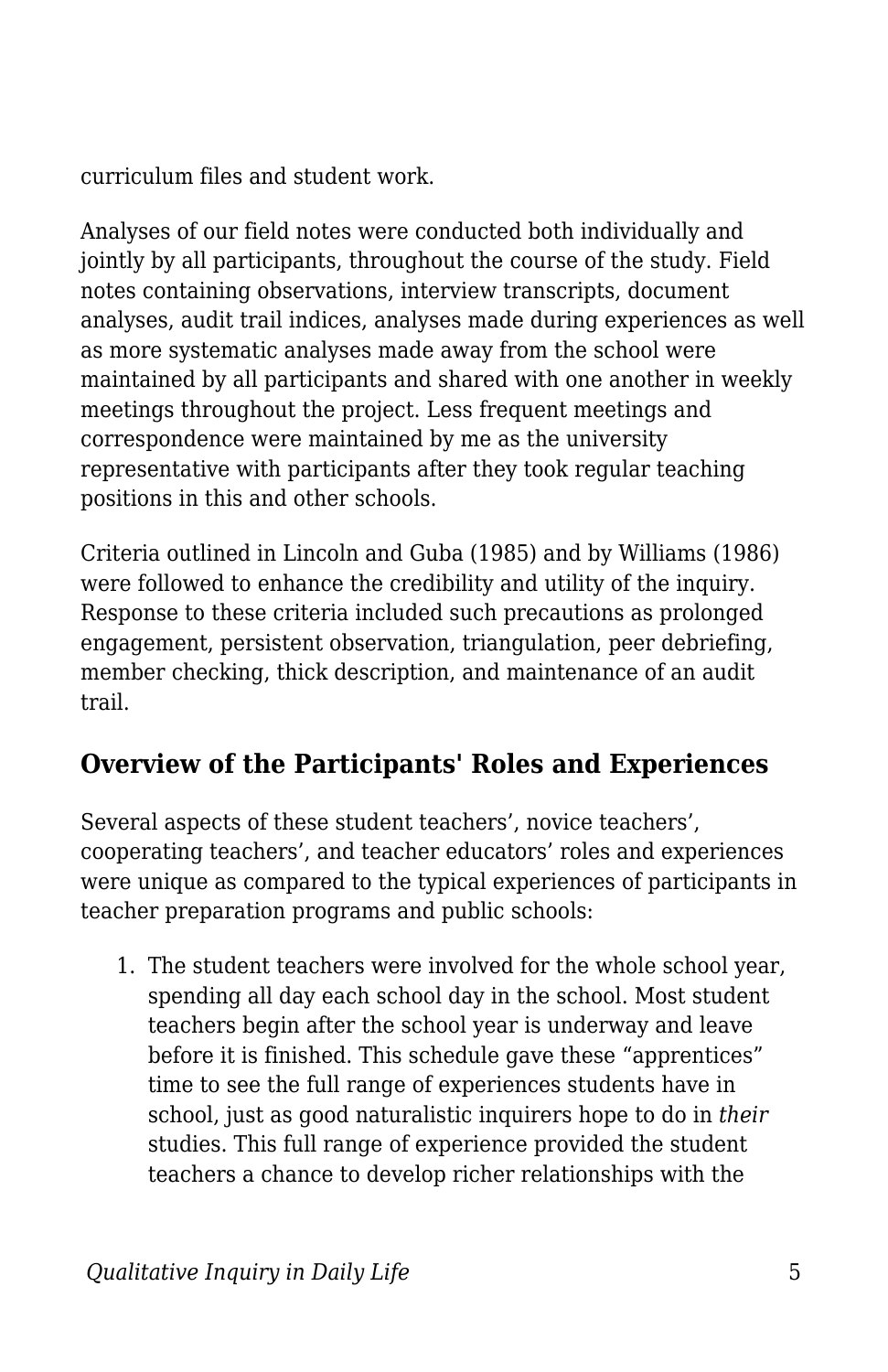students (as naturalistic inquirers try to do with insiders who become their informants about the settings they study) and to modify their initial perceptions over time. Of course, as novice teachers, the participants were able to spend additional full years in schools conducting inquiries as they taught. Of course the cooperating teachers and teacher educator had the full year to inquire in this same setting too.

- 2. Participants had opportunities to both team and solo teach while they learned about the students they were teaching and about the collective wisdom of people who write and think about education. They were part of a cohort of people learning to inquire and to teach. They spent time discussing the experience and the challenges they faced with one another, with their experienced cooperating teachers, and with me (the teacher educator). In the context of discussing the challenges of teaching, we spent time reading a variety of books and articles on learning and teaching, listening to guest speakers on novel ideas as well as historical views of education, raising issues for consideration during this year-long experience as well as in other situations, and thinking about how what we were reading fit with what we were experiencing. The readings, speakers, and associated theoretical and philosophical issues associated with learning and teaching were studied in the rich context of a complex learning and teaching experience in a school with real students. Participants earned the credits for education courses while having these teaching and inquiring experiences on site in the school in addition to taking their academic major, minor, and general education classes on site at the university.
- 3. Invitations were issued to graduates from this program to continue some form of dialogue as they took teaching positions within the school and elsewhere. Dialogue took place through correspondence and visits. Conversations were held with novice teachers about what they were doing, how they were applying what they learned during the apprenticeship, and what they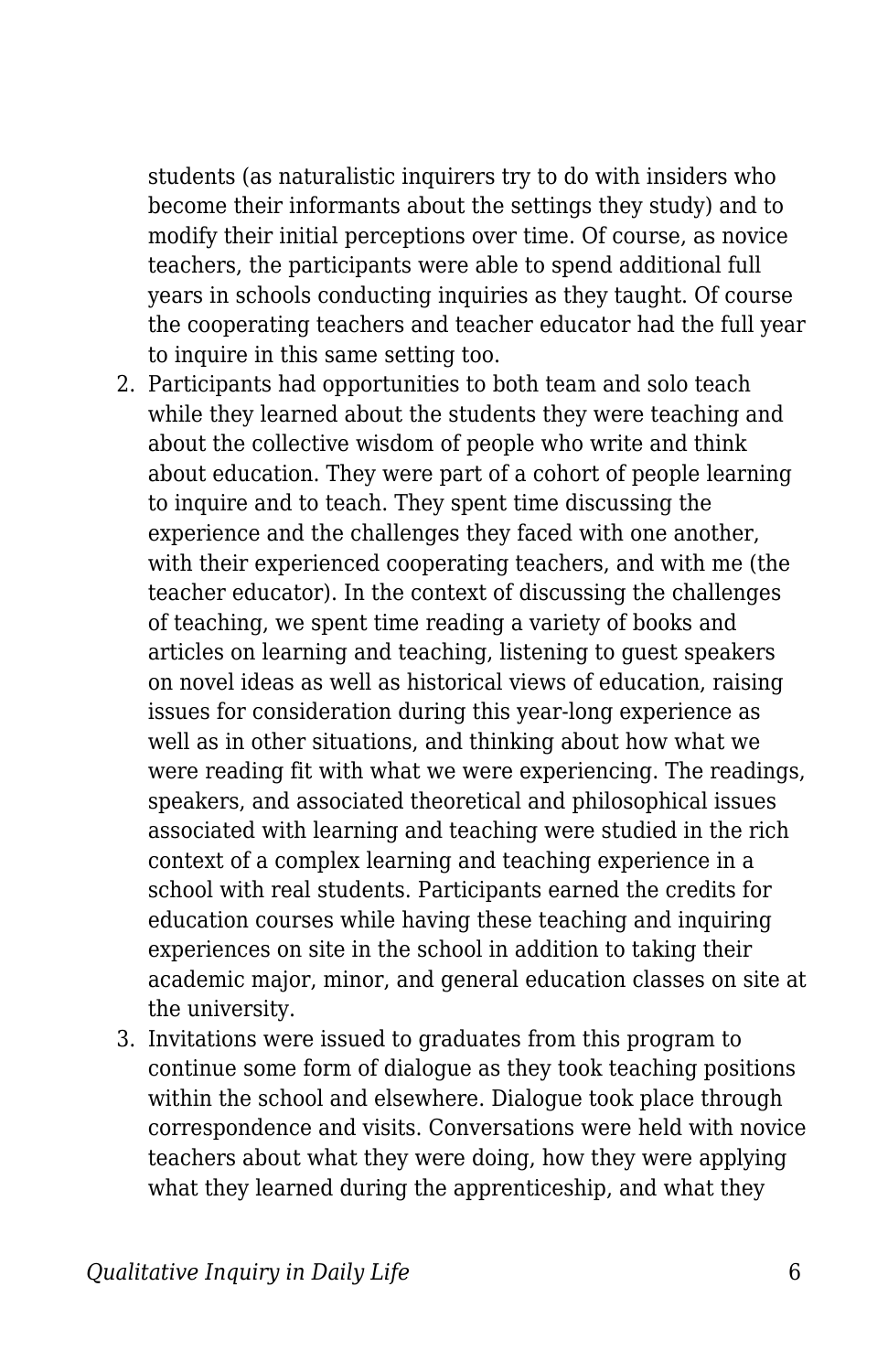were learning about their students, about themselves as inquirers and as teachers, and about learning and teaching. Unfortunately, the novice teachers did not take the time for reading the sources that were discovered after they left the student teaching experience.

- 4. All parties involved (the student teachers, the novice teachers, the cooperating master teachers, and the university supervisor) kept field notes or journal entries on various aspects of these experiences. Often these were brief notes taken after school while participants reflected on the experiences of the day. At other times, student teachers could be seen jotting notes during conversations with students and during planning sessions with each other and the cooperating teachers. As novice teachers, there was even less time for note taking. Though some participants were able to keep notes at school or right after the school day, arrangements were made with others to tape record their thoughts and send them to me for transcription. Others photocopied relevant sections of their personal journals and letters to family and friends to share with me. In these notes, participants explored ideas from readings and discussions and analyzed how theories and philosophies fit with experiences in the classroom "laboratories." We shared our notes both in writing and orally with one another on a regular basis, raising questions for further exploration, searching for patterns in our experience, relating these themes to the literature, and otherwise learning through writing and talking with interested inquiry colleagues. Several of the student teachers drafted articles for publication based on their experiences as well.
- 5. The cooperating teachers had unique roles to play too. They were willing to spend time on preparation of teachers for the full nine months of the year, even though this task sometimes interrupted their normal teaching duties. They obtained help from the student teachers but they could not simply turn the class over to them for the full year. They spent many hours before and after school reviewing their own decisions as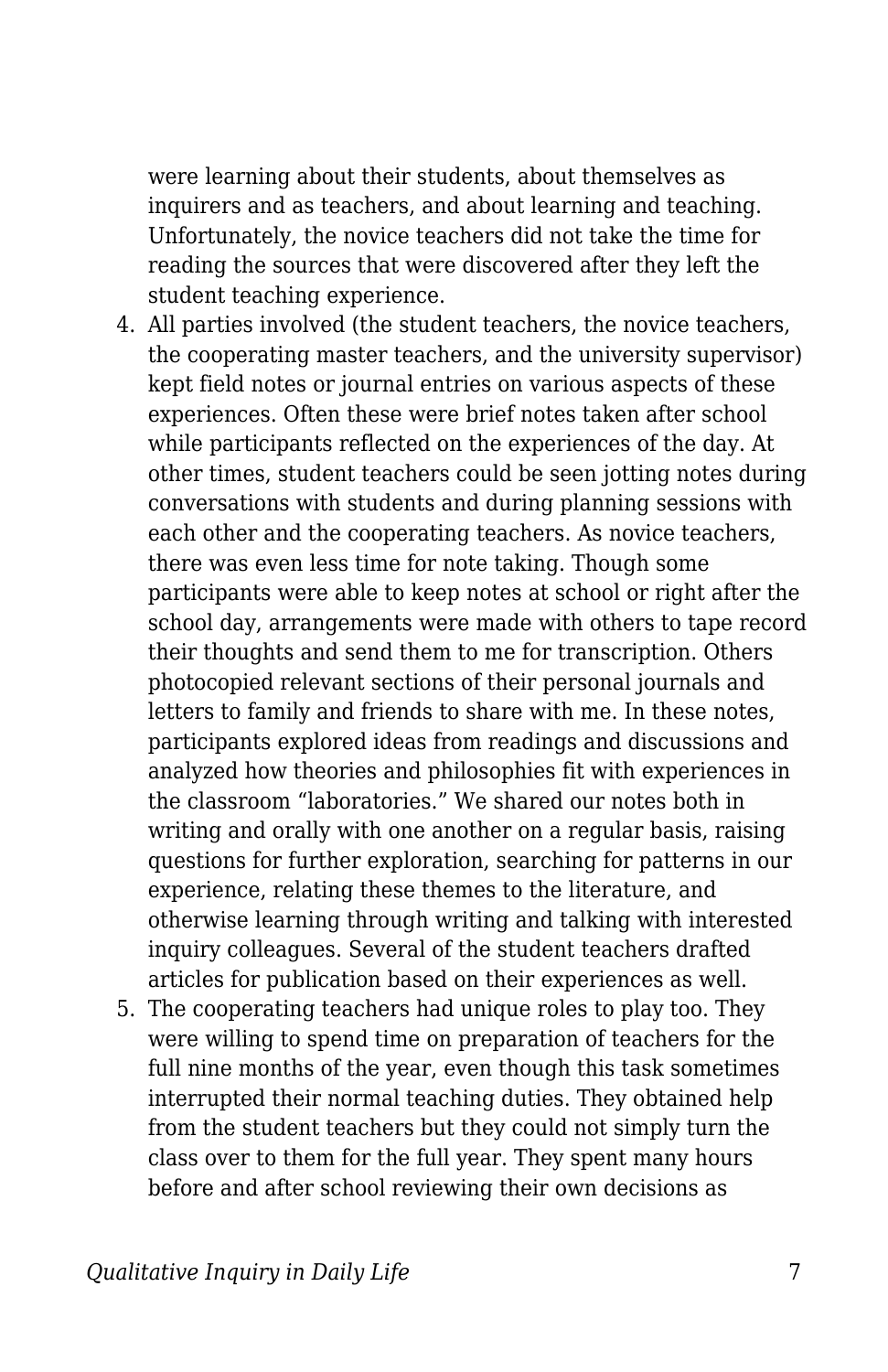teachers with these teacher candidates and responding to questions the students were asking based on the sometimes harrowing experiences they were having in their internship.

6. The teacher educator role was very different than the norm too. I did little or no lecturing to these student teachers but met with them weekly to respond to their questions, concerns, and thinking. I provided a variety of readings I thought they might learn from. I joined them in teaching the high school students from time to time. I spent a lot of time coordinating my teaching activities with the efforts of the cooperating teachers and we developed our curriculum fgr the student teachers cooperatively. I was doing research here and invited them to join me as full partners in inquiry about their experience and about the experiences of the students they were there to serve. I was explicitly combining my teaching and research (learning) agenda and inviting the cooperating teachers and student teachers to do the same in their own ways.





*Qualitative Inquiry in Daily Life* 8